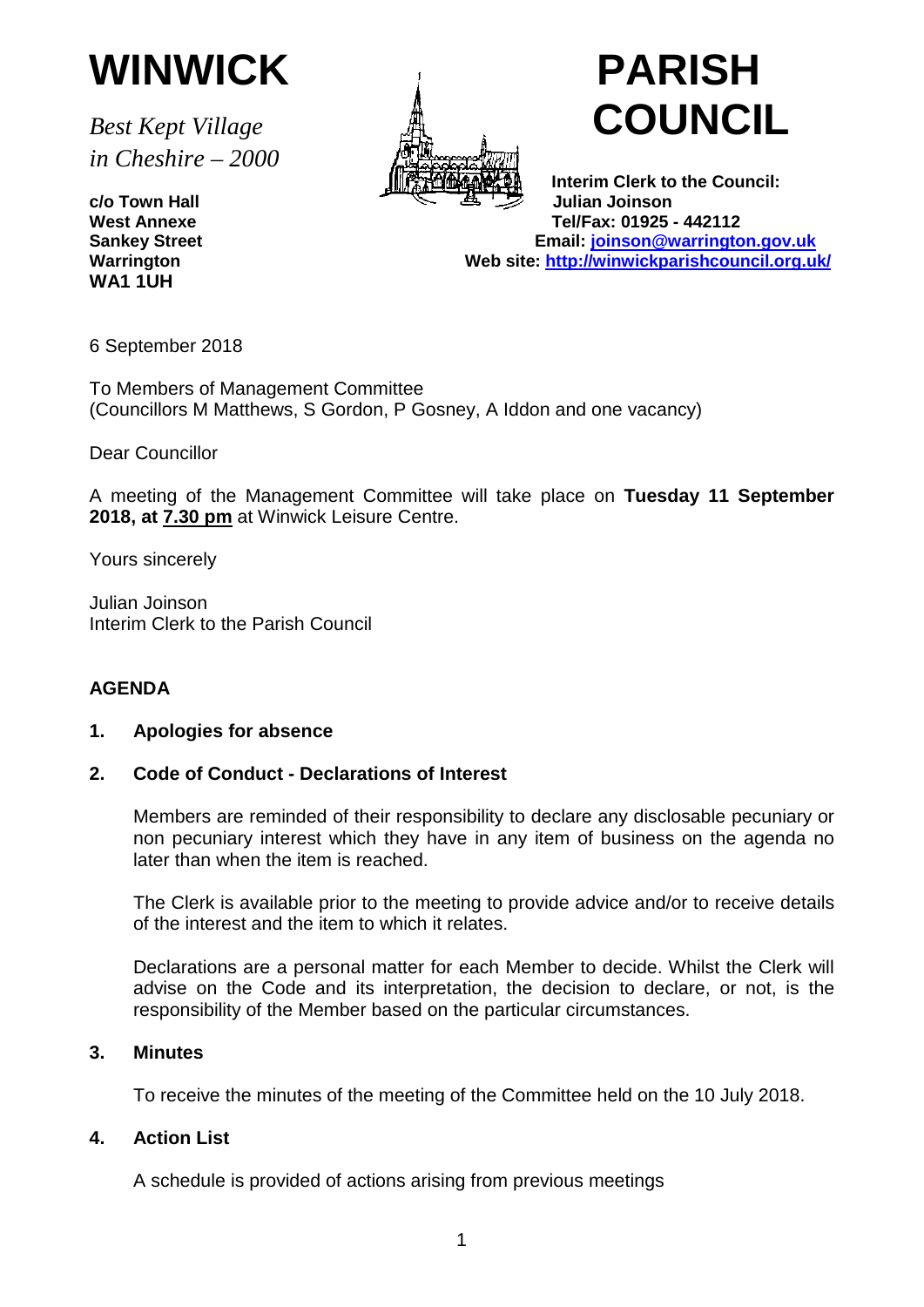#### **5. To consider any non-confidential matters in line with the Committee's Terms of Reference.**

- (1) Community & Leisure Centre reports from the Finance Officer; Centre Bar Manager and/or Clerk
	- a) Update report as at 5 August 2018 (for information only circulated previously)
	- b) Update Report *(excluding any sensitive commercial information or individual staffing matters, which will be dealt with under Part 2) (to follow)*
	- c) Rebranding of the Leisure Centre and Logos
	- d) Trees around the Boundary of the Leisure Centre Main Car Park
- (2) Winwick Athletic Football Club Referral from Council
- (3) Wreath for Remembrance Sunday

#### **6. Chairman to move Part 2**

#### **Part 2**

In accordance with Section 1(2) of the Public Bodies (Admission to Meetings) Act 1960, the Council may, by resolution, exclude the public (and press) from the following part of the meeting on the basis that publicity would be prejudicial to the public interest by reason of the confidential nature of the business to be transacted or for other special reasons stated in the resolution (including the need to receive or consider recommendations or advice from sources other than members, committees or sub-committees) and arising from the nature of that business or of the proceedings.

#### **7. To consider any matters in line with the Committee's Terms of Reference.**

- (1) Confidential Annex to the minutes of 10 July 2018
- (2) Community & Leisure Centre reports from the Finance Officer; Centre Bar Manager and/or Clerk
	- a) Update Report *(NB. Non-confidential information will be discussed in Part 1 of the meeting) (to follow)*
- (3) Employee Matters reports of the relevant Officer

#### **Note: Members of the Parish Council are welcome to observe the meeting but will be asked to leave at the point in the process when individual HR matters are discussed**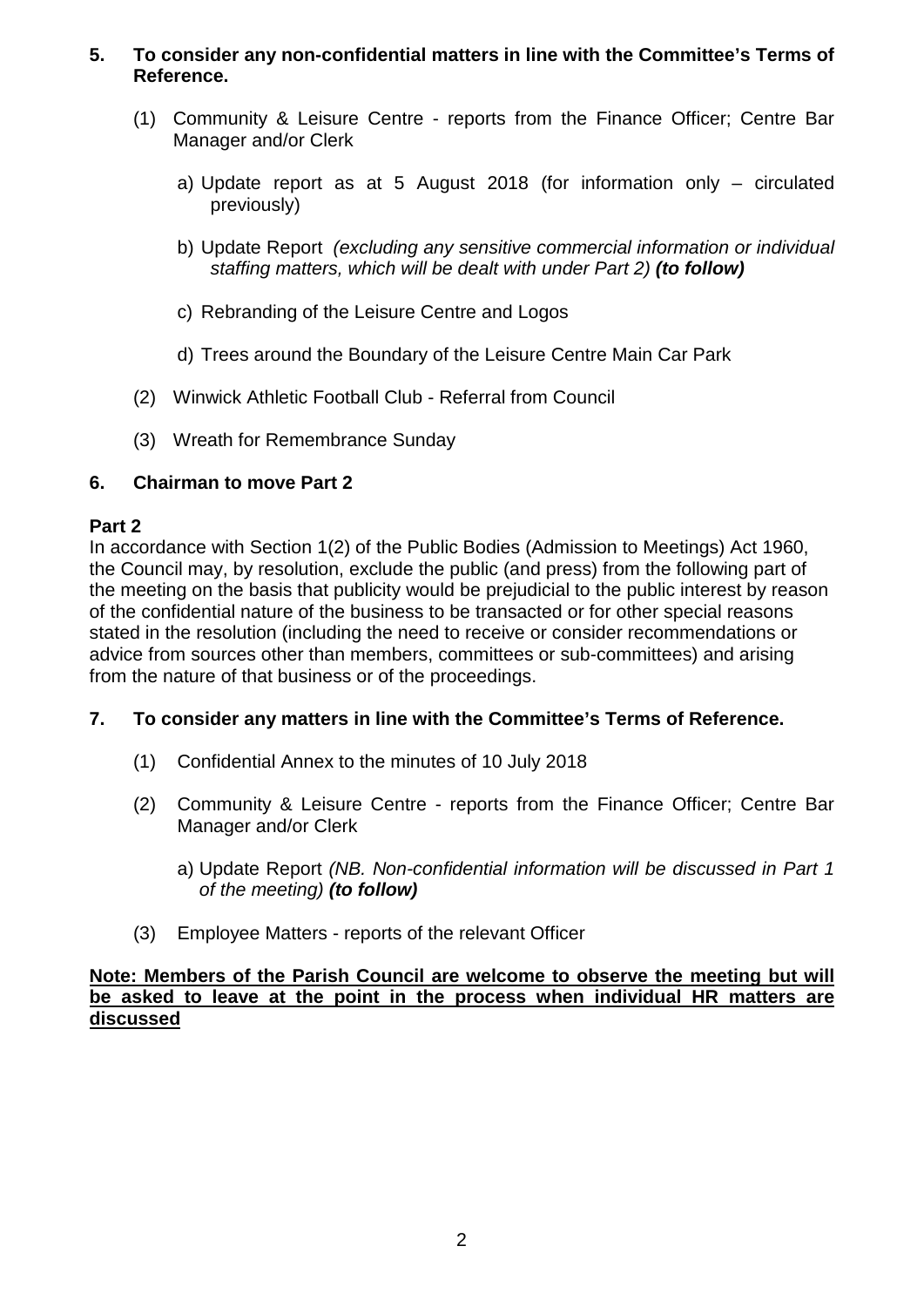#### **Winwick Parish - Management Committee 10 July 2018**

**Present:** Councillors Matthews (Chair), Gordon, Gosney and Iddon

#### **WPMC 7 Apologies**

There were no apologies for absence submitted.

#### **WPMC 8 Code of Conduct - Declarations of Interest**

There were no declarations of interest received.

#### **WPMC 9 Appointments to the Committee**

It was reported that Councillor Sue Emery had confirmed that she was unable to take up the seat offered on the Committee for personal reasons

Decision – To note that Councillor Emery was unable to take up the seat offered on the Committee and to refer the matter of whether to make an alternative appointment to the Committee to the Council.

#### **WPMC 10 Minutes**

In relation to Minute WPMC4 – Coffee Sales, it was noted that sales were going well. Further information was included in the Leisure Centre Performance report at Agenda Item 5(1)(a).

It was suggested that an action list be provided to the Committee in future to facilitate the tracking of progress against any actions which were not otherwise featured on the Agenda.

Decision –

- (1) That the Minutes of the meeting held on 12 June 2018 be agreed as a correct record.
- (2) That the Clerk be requested to provide an action list for future meetings of the Committee.

#### **WPMC 11 Non-Confidential Matters Raised in line with the Committee's Terms of Reference**

#### **(A) Community and Leisure Centre Performance Report**

The Interim Finance Officer provided a report which showed the latest financial position at the Leisure Centre. Ms Jones, Interim Finance Officer was in attendance to highlight key elements of the report.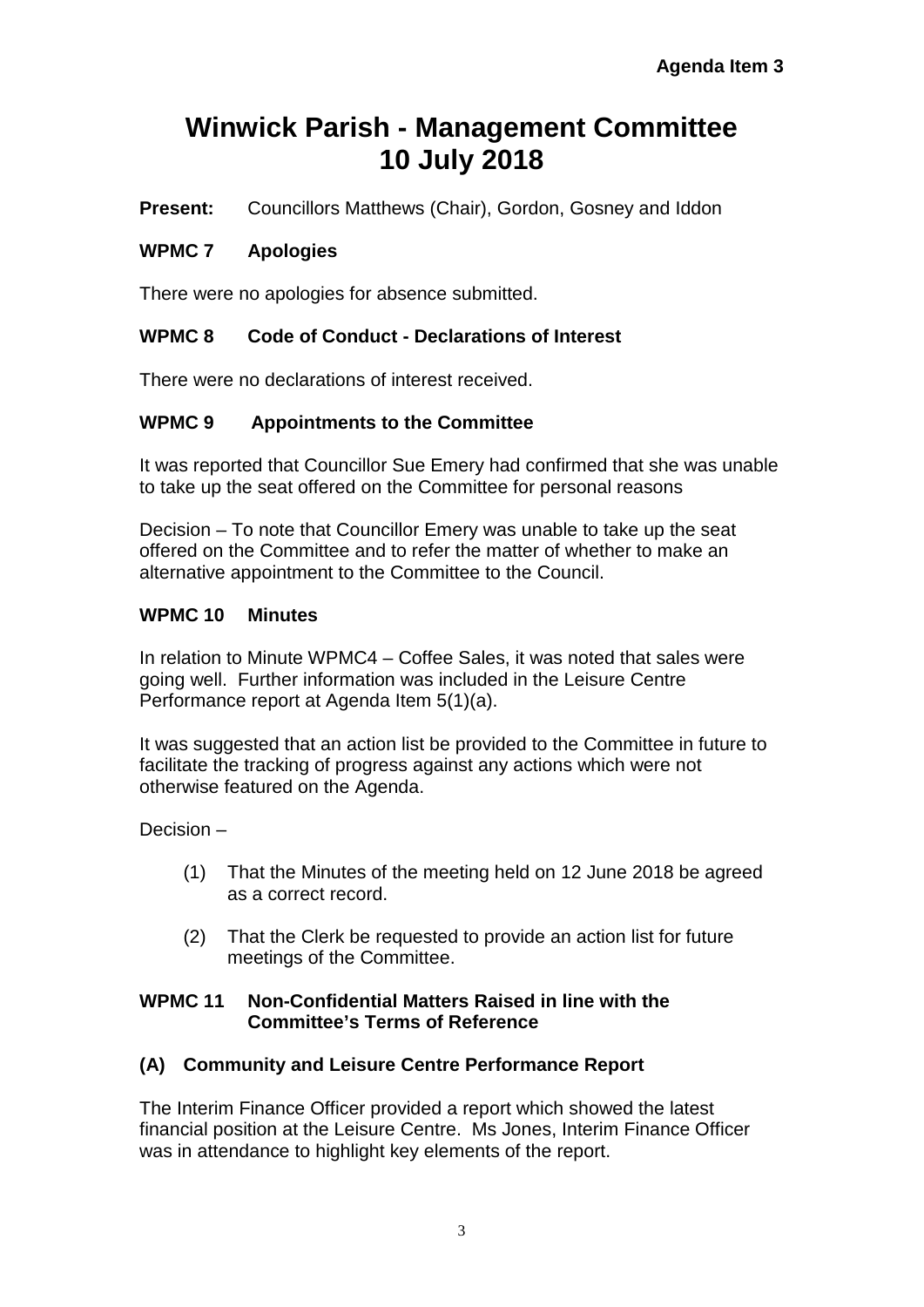#### Income Information

#### *Bar Takings Cumulative*

A graph was provided showing budgeted and actual bar takings. Based on a budget of £10k income expected each month, the bar takings for June ran £2.2k over target (£0.5k over breakeven) with the year to date running at £1.2k over target (£1.5k below target in previous month).

The upturn could be attributed to increased footfall due to football matches and a large number of private functions, including birthdays and funerals, as well as organised events such as the 80s Night, Northern Soul Night and Neil Diamond Tribute. Councillor Iddon enquired why the profits for individual events had not been larger. Ms Jones commented that the ticket sales had not been high enough to cover the cost of some of the acts booked. Events were being used as a filler when there were no other functions booked at the Centre.

The Bar Manager was in the process of switching to a new drinks wholesaler, Bliss Supplies, which should give rise to some reduced stock costs and included a free refurbishment of the cellar. The new lines had already been installed and work was progressing well. The firm was based locally and was considered to be reliable. The Bar Manager and Ms Jones had recently met with a representative of the company. Bottles could be collected easily, if necessary, and all orders placed before lunch would be delivered on the same day.

Councillor Iddon enquired how the Council would monitor that deliveries corresponded with what had been ordered and that prices were not rising excessively. Ms Jones indicated that the Finance / Bookings Administrator processed items individually for her to monitor and that both the Bar Manager and Deputy Manager would also monitor the situation. The Chairman commented that Ms Jones had been undertaking some shifts at the Leisure Centre and that it had provided some useful insight into the detailed workings of the business.

In respect of organised events, the Chairman indicated that each event might cost up to £1,200 to provide, but only then generated £1,200 income. Under the circumstances, it might not be worth the effort and might be better to keep the date free for other local functions. Ms Jones responded that only the Neil Diamond Tribute Act had involved a large outlay and that the 80s Night and Northern Soul Night could be organised at a lower cost. The numbering of tickets had also helped to provide assurance that all takings were accounted for.

Councillor Iddon warned about complacency in relation to the positive figures for June. Traditionally, takings were usually good in June and for the forthcoming Carnival, but there tended to be a dip thereafter in the summer period. The Chairman added that August was a good time to take stock of performance and to compile a plan for the winter months ahead.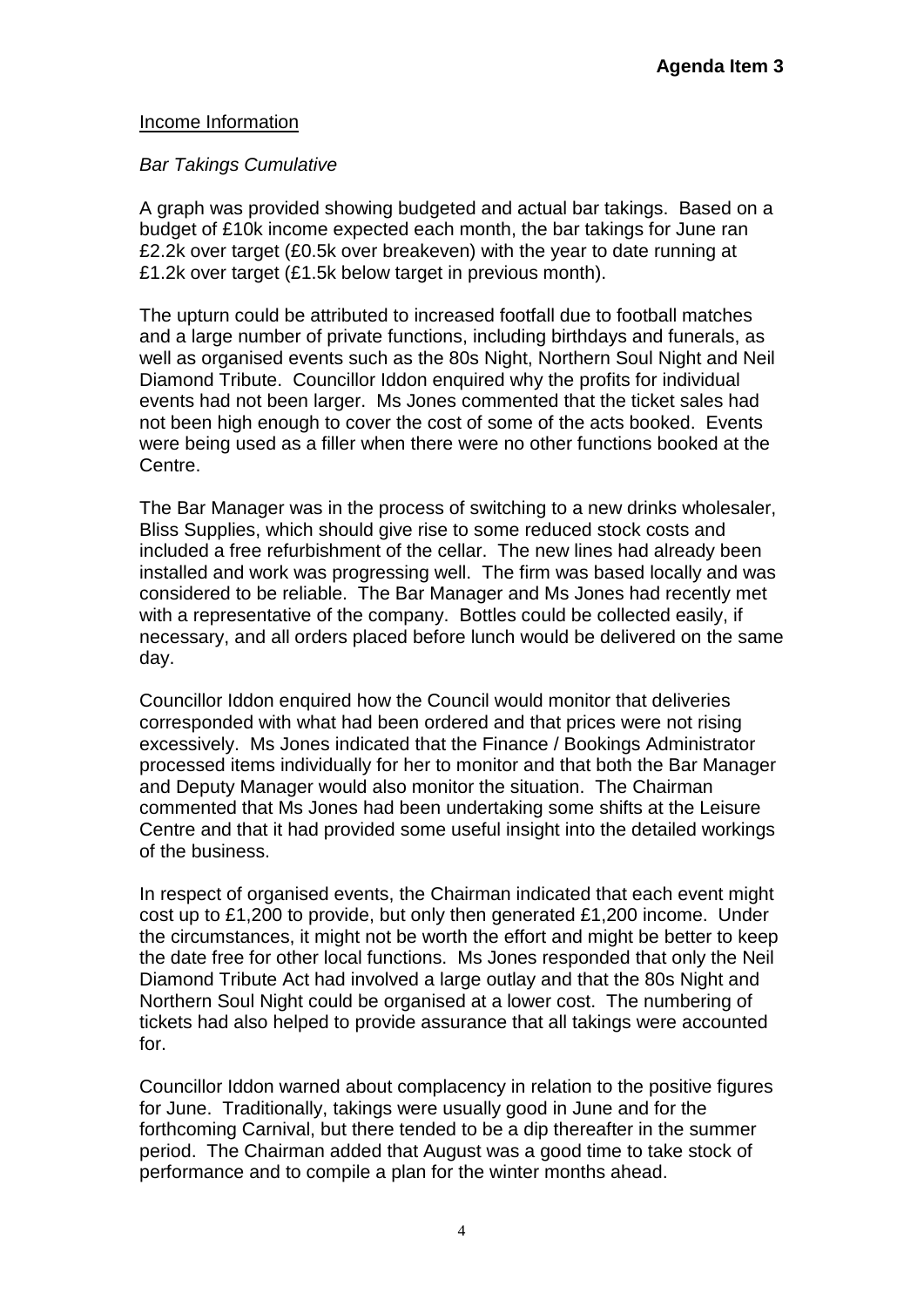Ms Jones indicated that an item on rebuilding the Leisure Centre's website featured later on the Agenda. The website was crucial to marketing the Centre. She had discussed with the Bar Manager the possibility of posting all forthcoming events on the site including, where appropriate, community events. Facebook and Twitter accounts would then be active from September 2018. It was recognised that residents often went away on holiday in August, but there were opportunities to promote coffee mornings in September for the parents of new starters at Winwick CE Primary School. Councillor Iddon reminded Members that they had previously discussed suitable signage at the entrance to the Lane about the availability of coffee at the Centre.

The Chairman indicated that it might be useful for members of the Committee to hold an ad hoc meeting with the Bar Manager, since his shift patterns did not normally allow him to attend the Committee's programmed meetings. He also suggested that the Centre needed to be rebranded and relaunched. The Bar Manager had previously indicated that the facility needed be more community centric and that its strengths as such should be marketed. The term 'Community Hub' was suggested, but was not universally liked. Other suggestions include rebranding as 'The Myddleton' or 'Winwick Pig' after the local legend connected with origins of St Oswald' s CE Church. Members also commented on the lack of appeal caused by the poor façade of the Centre when viewed from Myddleton Lane and the main entrance being at the side of the building. Councillor Iddon commented that the building 'lacked eyes' but that significant improvements could be made by simply repainting the exterior of the building and cleaning the patio. Ms Jones responded that the Bar Manager was looking into the maintenance of the patio. The Chairman added that improved signage and well stocked planters by the entrance would help to draw customer towards the entrance. Councillor Gosney noted that CAMRA had changed the Centre's designation from 'club' to 'pub', due to the introduction of real ale.

#### *Cash Takings*

A table of cash takings for bar sales for the weeks commencing 26 March to 2 July 2018 was presented. Tea/coffee sales were not included in those figures. The green boxes highlighted where takings had been over the breakeven point for the day.

The report was presented in a different format from the last meeting, with more detailed breakdown of bar sales, tea/coffee, room hire and ticket sales for June 2018 being provided in a separate appendix.

The figures showed strong cash flow on Saturday and Sunday, with strong nights when an event/ sports were on (Tuesday and Friday), although work was still needed to bring people in to improve cash flow on the other nights of the week.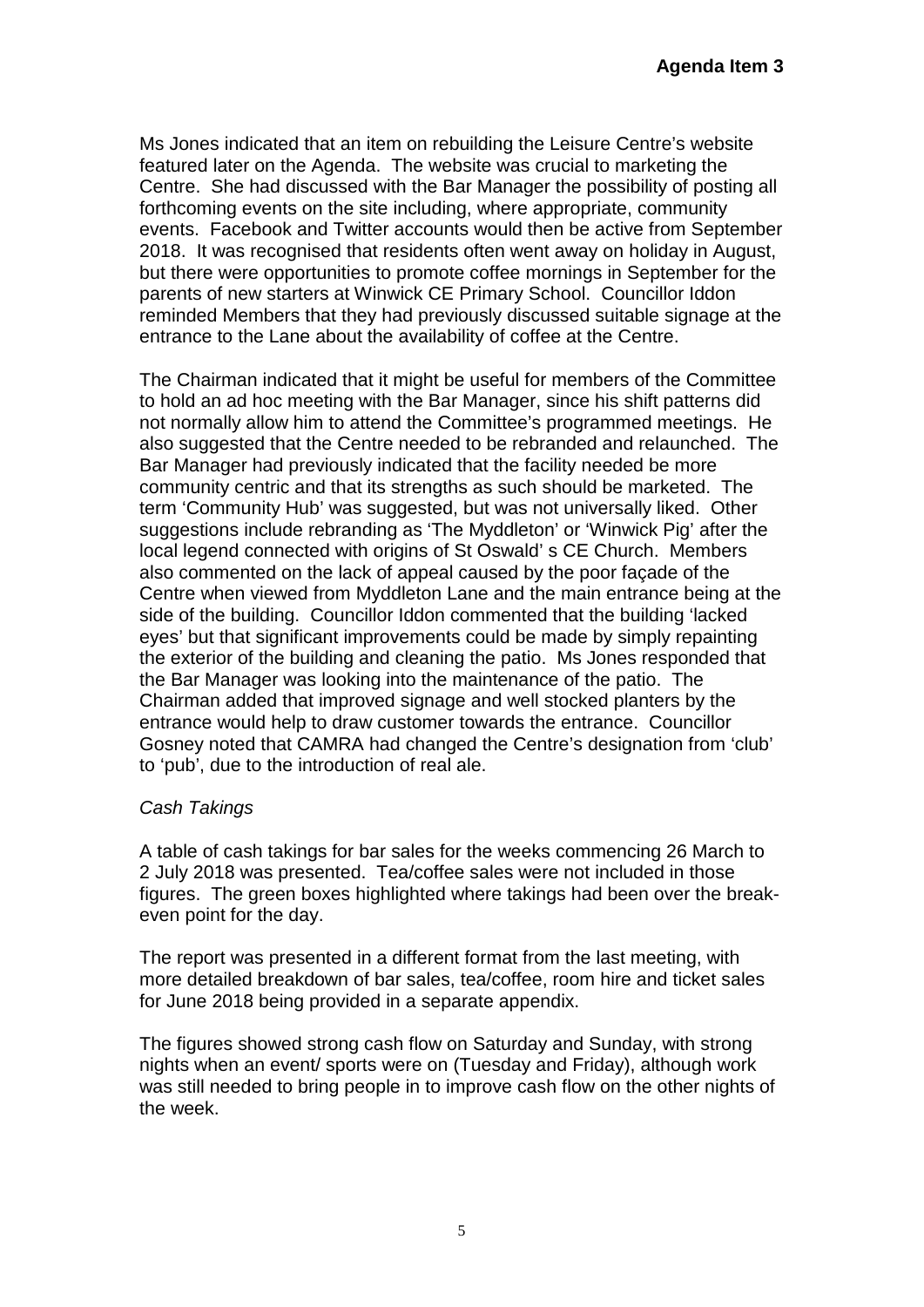#### *Coffee Sales*

With regards to the coffee mornings, as previously reported, to break even the Centre needed to sell 6 cups per day. A monthly breakdown of tea/coffee sales was provided, which showed the steady improvement in sales, virtually doubling since May. After just over 3 months of the machine being in place the number of cups per day sold was generating a profit, with 9.8 cups per day sold in June and 7.5 per day sold in July to date. The School Sports Day held in June had helped to boost the sales figures.

#### *Room Letting Cumulative*

A graph was provided showing budgeted and actual lettings income. Room lettings ran £0.75k under budget for June and was running under budget by approximately £1.9k in total (£1.1k previously). The deficit would be partly covered by the pre-school payment at the end of the term of approximately £1.5k. The management team were currently looking at optimising the use of the rooms at the Centre and, as discussed earlier, would need a strong marketing strategy and to ensure that the website was updated and effective.

Room lettings were, however, running at just under the break even point. The budget and break even targets seem paradoxical, but had been developed on the assumption that the room lettings side was profitable and would outperform bar sales, such that it could support any loss making activities on that side of the business.

Councillor Iddon enquired whether all users of the Leisure Centre paid. Ms Jones confirmed that there was a consistent policy in respect of room lettings. Councillor Iddon asked about organised activities and commercial users of the Playing Field. For example a keep fit 'boot camp' was held twice weekly on the field. It was understood that the participants paid to access the sessions, but it was unclear if a charge was made for hire of the playing field. The Chairman indicated that commercial use should be charge at the same rate as for other users, such as the Winwick Athletic Football Club.

#### *Events Breakdown*

A breakdown was provided of profit and loss for recent events at the Leisure Centre, based upon tickets and bar sales, against the costs of the act, bar stock and staffing. A summary of the overall profit/loss for each event was as follows:-

- Neil Diamond Tribute: £7.26 (profit)
- 80s Disco: £7.19 (profit)
- Northern Soul: £123.28 (profit).

#### Payments Made

A list of payments made to 11 June 2018 was presented as follows:-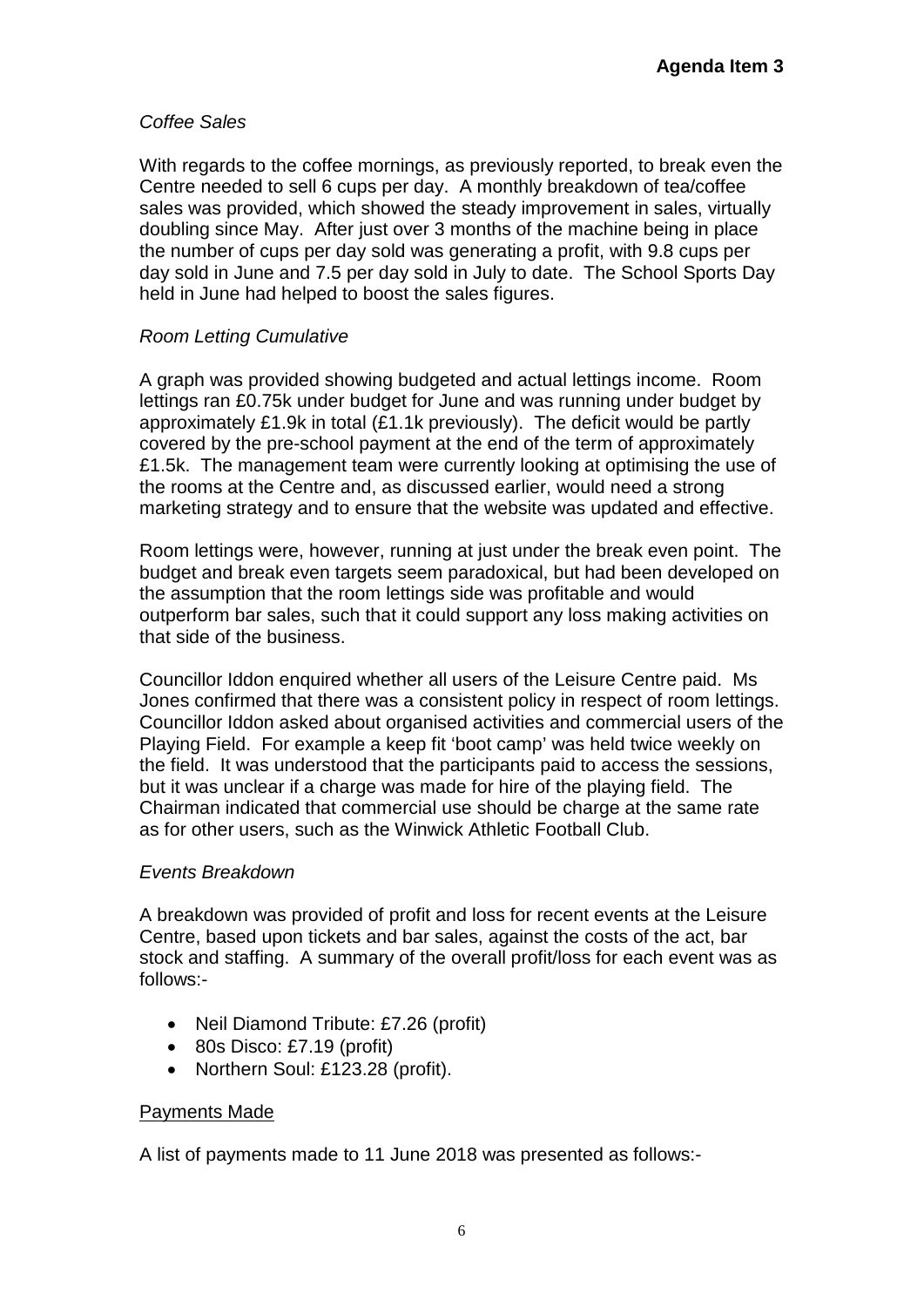| Payee                                          | <b>Description</b>              | <b>Sum</b> |  |  |  |  |  |  |
|------------------------------------------------|---------------------------------|------------|--|--|--|--|--|--|
| Direct Debits on 25 June 2018                  |                                 |            |  |  |  |  |  |  |
| <b>BT Group</b>                                |                                 | £104.02    |  |  |  |  |  |  |
|                                                | Direct Debits on 2 July 2018    |            |  |  |  |  |  |  |
| <b>WBC Rates</b>                               |                                 | £770.00    |  |  |  |  |  |  |
| <b>BNP</b> lease                               |                                 | £223.60    |  |  |  |  |  |  |
| Direct Debits on 9 July 2018                   |                                 |            |  |  |  |  |  |  |
| <b>BT</b> Group                                |                                 | £165.71    |  |  |  |  |  |  |
| Electronic Payments authorised on 25 June 2018 |                                 |            |  |  |  |  |  |  |
| <b>KC Kitchen</b>                              |                                 | £751.00    |  |  |  |  |  |  |
| Electronic Payments authorised on 2 July 2018  |                                 |            |  |  |  |  |  |  |
| <b>Lawtons First Aid</b>                       |                                 | £96.00     |  |  |  |  |  |  |
| <b>Warrington Security</b>                     |                                 | £160.00    |  |  |  |  |  |  |
| <b>James Norton</b>                            | <b>Neil Diamond Tribute Act</b> | £395.00    |  |  |  |  |  |  |
| <b>Service Care</b>                            |                                 | £1,031.93  |  |  |  |  |  |  |
| Electronic payments authorised on 9 July 2018  |                                 |            |  |  |  |  |  |  |
| <b>HMRC</b>                                    | Games tax                       | £100.47    |  |  |  |  |  |  |
| <b>SJ Leisure</b>                              |                                 | £50.00     |  |  |  |  |  |  |
| EЕ                                             |                                 | £13.70     |  |  |  |  |  |  |
| <b>Service Care</b>                            |                                 | £284.27    |  |  |  |  |  |  |
| Wigan Beer                                     |                                 | £3,085.79  |  |  |  |  |  |  |

#### Weekly Room Information

The electronic booking system was now being updated and it was intended shortly to purchase a tablet device to replace the paper day book and to enable room bookings to be taken over the bar. A specification had been obtained from Drum BSS and it was envisaged that the new device would cost around £100 - £145.

#### **Quotes**

The Chairman declared an interest in respect of this item, on the basis that he personally knew one of the bidders and he took no part in the discussion or decision thereon.

The Committee considered three quotes which had been received in connection with the development of the Leisure Centre's new website, as follows:-

- Contractor A £500 + VAT for update to website (all content provided by the Leisure Centre) and 1 years free hosting;
- Contractor B £400 +VAT for website update, plus £180 + VAT for annual hosting fee; and
- Contractor C £1,850 for website update, plus £145 annual hosting fee (with first year hosting free).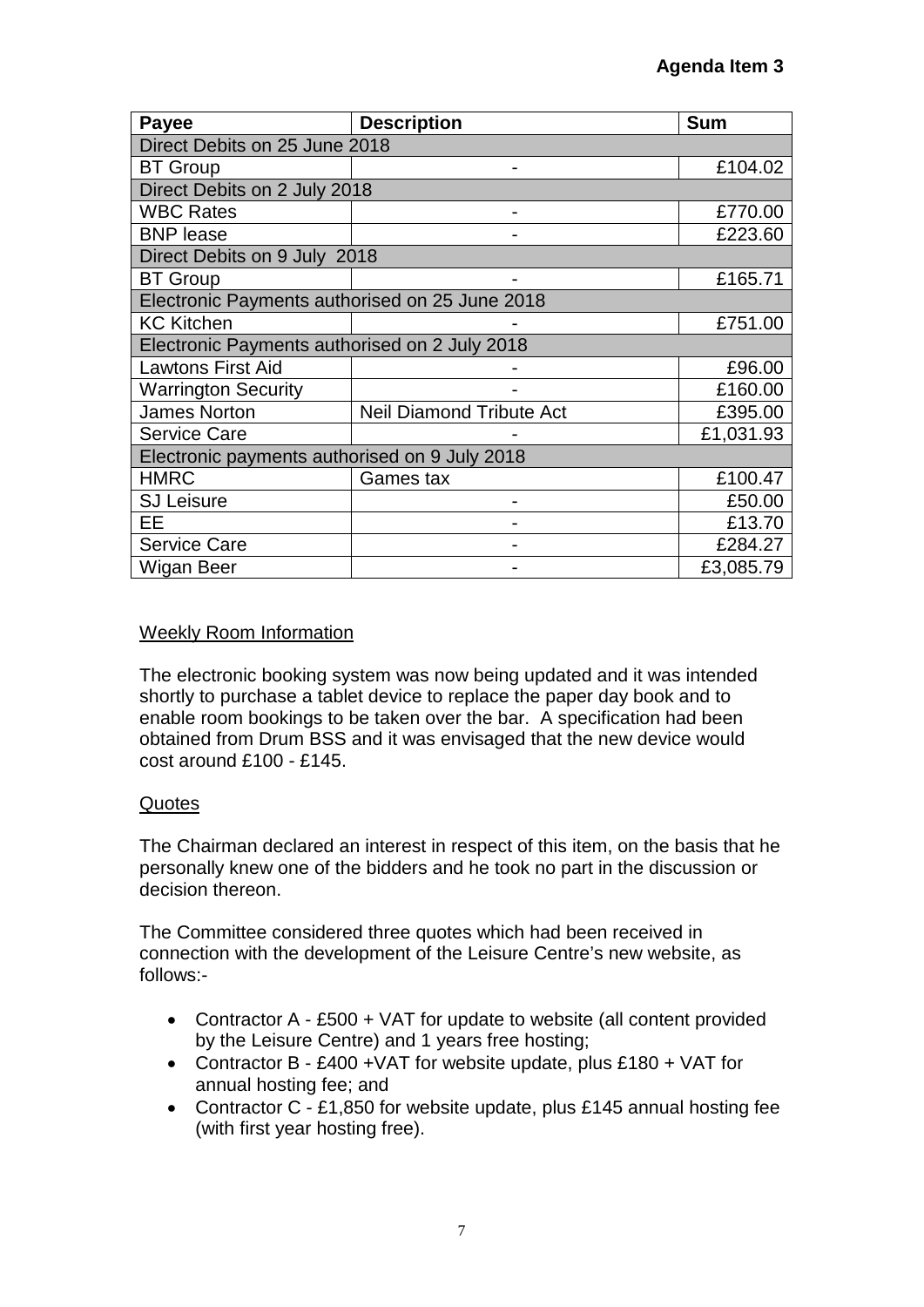The new website needed to be attractive and easily updatable, with the facility to display events and for changes to be made quickly. Bid C was the most expensive, but provide the most comprehensive package. Updates would be carried out by the contractor and were chargeable. The Council had an existing relationship with Contractor B for other ICT systems and current interactions were good. Contractor C was the new parent company for the existing provider and would commit to training the Leisure Centre staff to make their own updates to the website content.

#### Items from Previous Agendas and Progress

#### *Annual Playground Safety Inspection*

The annual playground safety inspection had now been completed by Wicksteed and a report was provided, which included some recommended repairs. In addition, Ms Jones reported that there were a number of bald spots in the grassed areas and some damage from rabbit burrows. Warrington Borough Council were contracted to carry out the grass cutting. but it was not clear if that Council would carry out any wider grounds maintenance.

It was noted that it had proved difficult in the past to get other contractors to carry out the minor repairs identified and that it might be more effective to commission Wicksteed to complete the repairs. Ms Jones also reported that the Spiro Whirl needed repainting, although that was not identified as a requirement in the written report. Councillor Iddon suggested that the Litter Picker be requested to carry out the monitoring of the open area for dog faeces. The Chairman agreed that this should be added to his schedule, but it was unclear whether he would be able to remove and dispose of any faeces. The matter would need to be discussed further with the Litter Picker. It was also pointed out that the signage recommended was not included within the costs of the recommended repairs. Ms Jones indicated that verbal advice received had indicated that the sign should be mounted on a free-standing pole, rather than be affixed to fencing. The Chair suggested that the signage matter be deferred until the issue of branding for the Leisure Centre had been determined.

Decision –

- (1) To note the update report.
- (2) To request the Finance Officer to arrange an informal meeting between members of the Committee and the Bar Manager to discuss progress and other matters of interest in relation to the Leisure Centre.
- (3) To request the Finance Officer to investigate the application of booking fees for commercial enterprises wishing to use Myddleton Lane Playing Fields.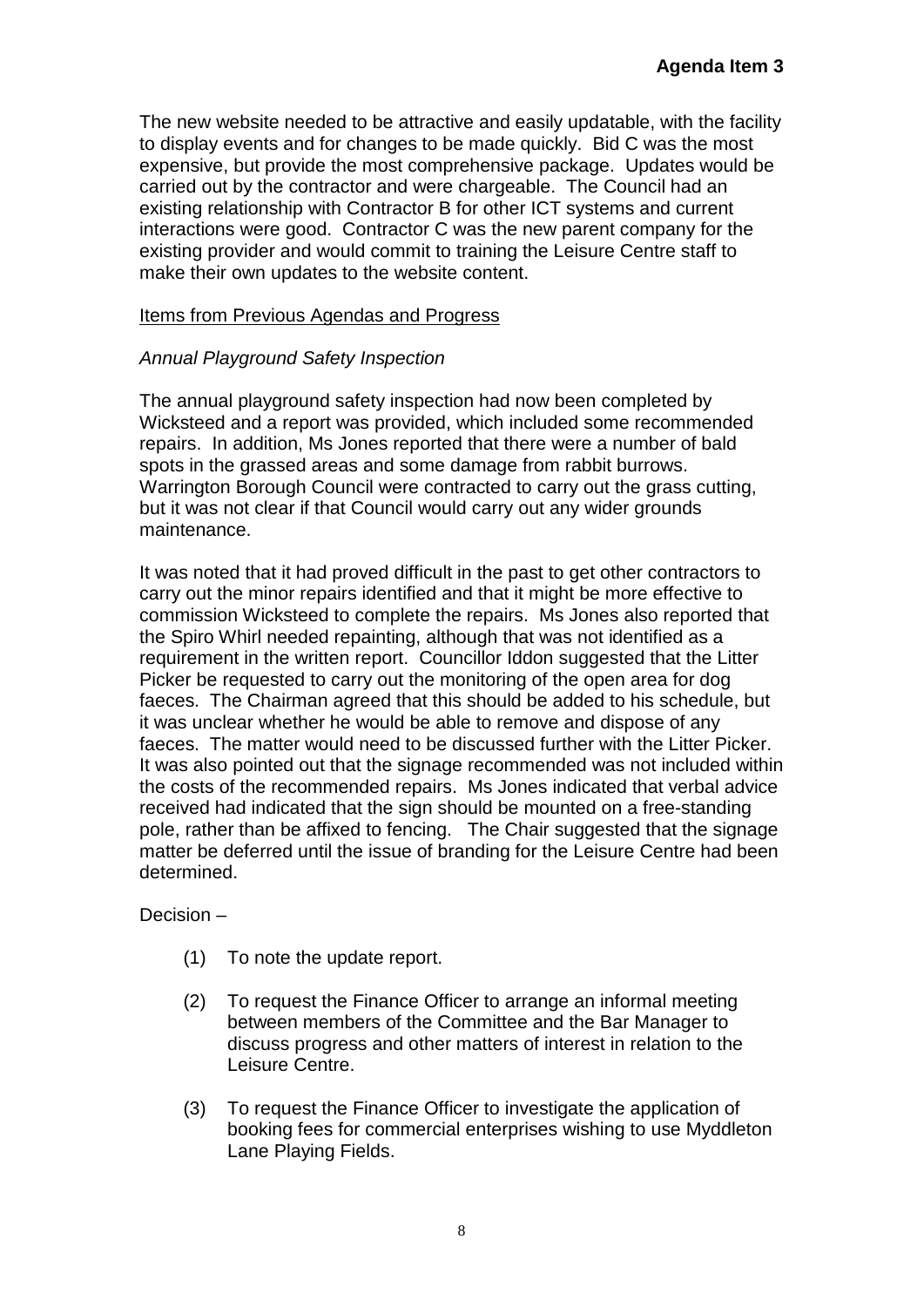- (4) To approve the commissioning of Contractor B, Drum BSS, for the provision of the Leisure Centre's new website.
- (5) To note the Annual Playground Safety Inspection Report and to request the Finance Officer to commission Wicksteed to carry out the playground equipment repairs identified.
- (6) To request the Finance Officer to commission Wigwam Property Maintenance to repaint the Spiro Whirl in the playground.
- (7) To request the Clerk to discuss the possible monitoring and disposal of dog faeces from the open area of the Myddleton Lane Playing Fields with the Litter Picker.

#### **WPMC 12 Exclusion of the Public (including the Press)**

Decision - That members of the public (including the press) be excluded from the meeting by reasons of the confidential nature of the business to be transacted, in accordance with Section 1(2) of the Public Bodies (Admission to Meetings) Act 1960 and the public interest in disclosing the information is outweighed by the need to keep the information confidential.

#### **WPMC 13 Confidential Matters in line with the Committee's Terms of Reference**

#### **(A) Community and Leisure Centre Performance Report**

The report of the Interim Finance Officer included reference to a report on a confidential staffing matter. A written report on the matter and the actions taken as a result of that matter was provided. In addition, a request had been submitted by the member of staff concerned, in relation to a financial matter.

A verbal complaint had been made to Councillor Gordon by a member of the public with a direct personal interest in the incident which had precipitated the above staffing matter. The complaint also extended to some subsequent actions and issues arising. The Bar Manger had spoken directly to the person concerned to apologise for incident and to provide some assurance about the situation. If the complainant remained dissatisfied it was open to her to write to the Bar Manager on the issue.

(Further information is included in a confidential minute to this section.)

Decision –

(1) To note the record of a recent incident which took place in the Leisure Centre Bar, the staff disciplinary actions taken and the support proposed by the Bar Manager and to endorse those actions.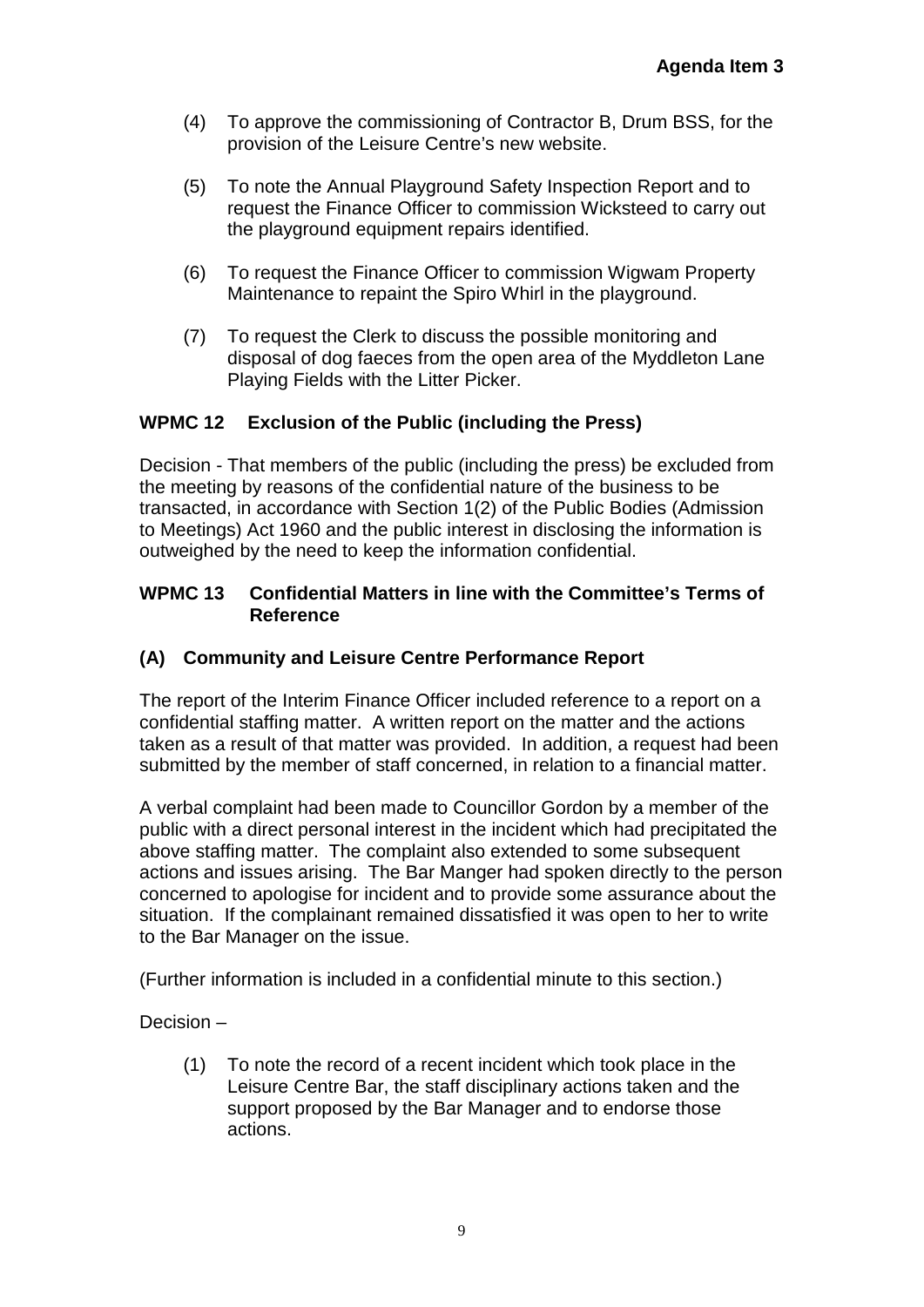- (2) To note the issues raised in a verbal complaint made by a member of the public about the above incident and the Council's response to that incident and to note that assurances have been provided by the Bar Manager.
- (3) To request the Clerk, Finance Officer and Bar Manager to carry out the actions set out in the confidential minute to this section.

#### **(B) Employee Matters**

There were no employee matters other than those identified at Minute WPMC.13(A) above.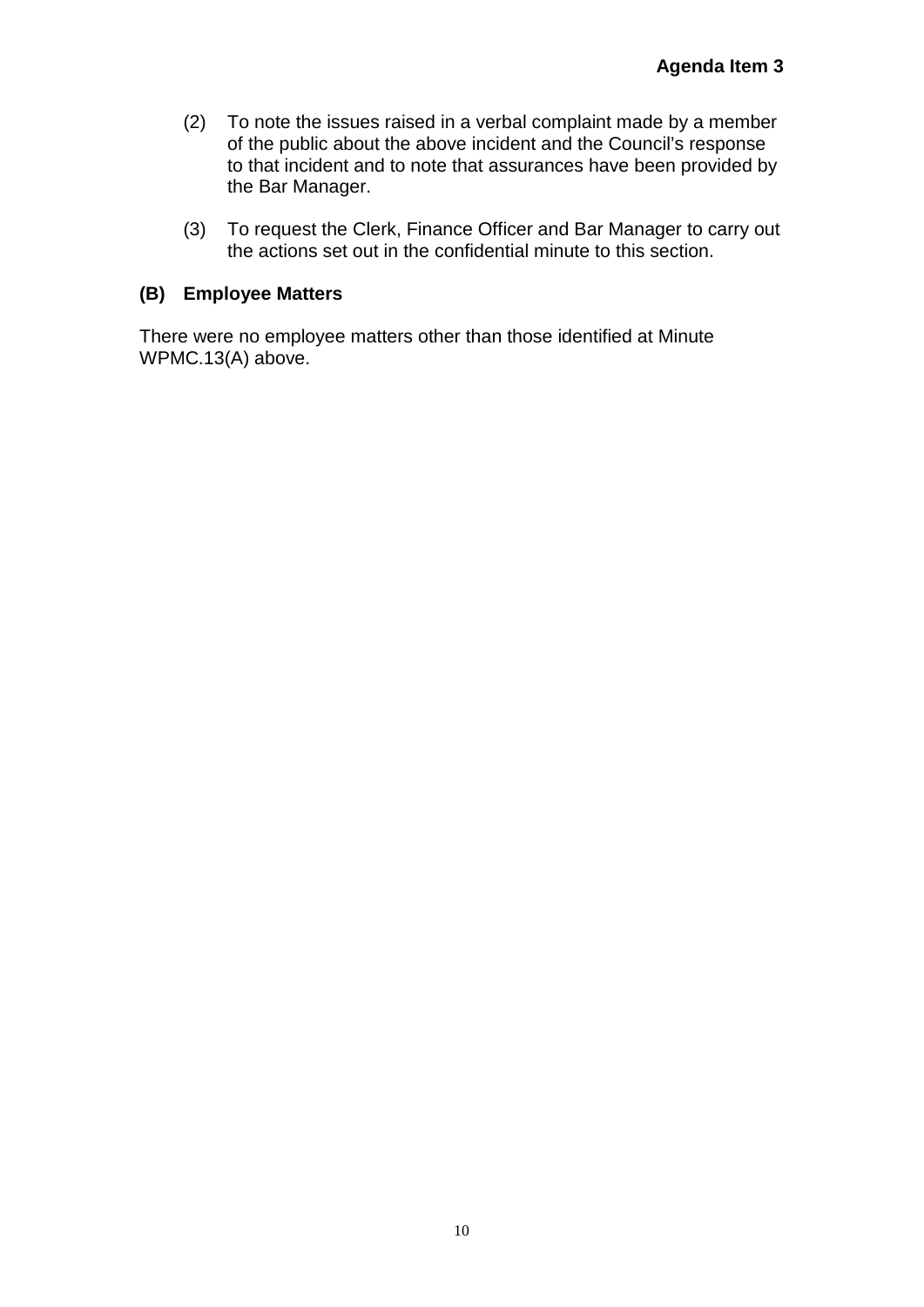#### **WINWICK PARISH – MANAGEMENT COMMITTEE – ACTION LIST / REFERRAL LOG 2018/19**

| No.            | <b>Issue</b>                                                                                                                                                                                                              | <b>Minute No.</b>               | Date of<br>Raising | <b>Referred To</b>     | <b>Referral</b><br><b>Date</b> | <b>Response</b><br><b>Date</b> | <b>Comments</b>                                                                                                                               | <b>Progress</b> |
|----------------|---------------------------------------------------------------------------------------------------------------------------------------------------------------------------------------------------------------------------|---------------------------------|--------------------|------------------------|--------------------------------|--------------------------------|-----------------------------------------------------------------------------------------------------------------------------------------------|-----------------|
| $\mathbf 1$    | That the Clerk be requested to<br>provide an action list for future<br>meetings of the Committee.                                                                                                                         | <b>WPMC.10(2)</b>               | 10/0718            | <b>Clerk</b>           | 10/07/18                       | 03/09/18                       | New template produced for<br>submission to next meeting                                                                                       |                 |
| $\overline{2}$ | To request the Finance Officer to<br>arrange an informal meeting<br>between members of the<br>Committee and the Bar Manager<br>to discuss progress and other<br>matters of interest in relation to<br>the Leisure Centre. | <b>WPMC.11(2)</b>               | 10/0718            | <b>Finance Officer</b> | 03/09/18                       |                                | [Update pending]                                                                                                                              |                 |
| 3              | To request the Finance Officer to<br>investigate the application of<br>booking fees for commercial<br>enterprises wishing to use<br>Myddleton Lane Playing Fields.                                                        | <b>WPMC.11(3)</b>               | 10/0718            | <b>Finance Officer</b> | 03/09/18                       |                                | [Update pending]                                                                                                                              |                 |
| $\overline{4}$ | To approve the commissioning of<br>Contractor B, Drum BSS, for the<br>provision of the Leisure Centre's<br>new website.                                                                                                   | <b>WPMC.11(4)</b>               | 10/0718            | <b>Finance Officer</b> | 03/09/18                       |                                | [Update pending]                                                                                                                              |                 |
| 5              | To note the Annual Playground<br>Safety Inspection Report and to<br>request the Finance Officer to<br>commission Wicksteed to carry<br>out the playground equipment<br>repairs identified.                                | <b>WPMC.11(5)</b>               | 10/0718            | <b>Finance Officer</b> | 03/09/18                       |                                | [Update pending]                                                                                                                              |                 |
| 6              | To request the Finance Officer to<br>commission Wigwam Property<br>Maintenance to repaint the Spiro<br>Whirl in the playground.                                                                                           | <b>WPMC.11(6)</b>               | 10/0718            | <b>Finance Officer</b> | 03/09/18                       |                                | [Update pending]                                                                                                                              |                 |
| $\overline{7}$ | To request the Clerk to discuss<br>the possible monitoring and<br>disposal of dog faeces from the<br>open area of the Myddleton Lane<br>Playing Fields with the Litter                                                    | $\overline{\text{WPMC}}$ .11(7) | 10/0718            | <b>Clerk</b>           | 24/07/18                       | 2407/18                        | Borough refuse officers are<br>not required to pick up dog<br>faeces other than via use<br>of mechanical cleansing<br>equipment on pavements. | $\bullet$       |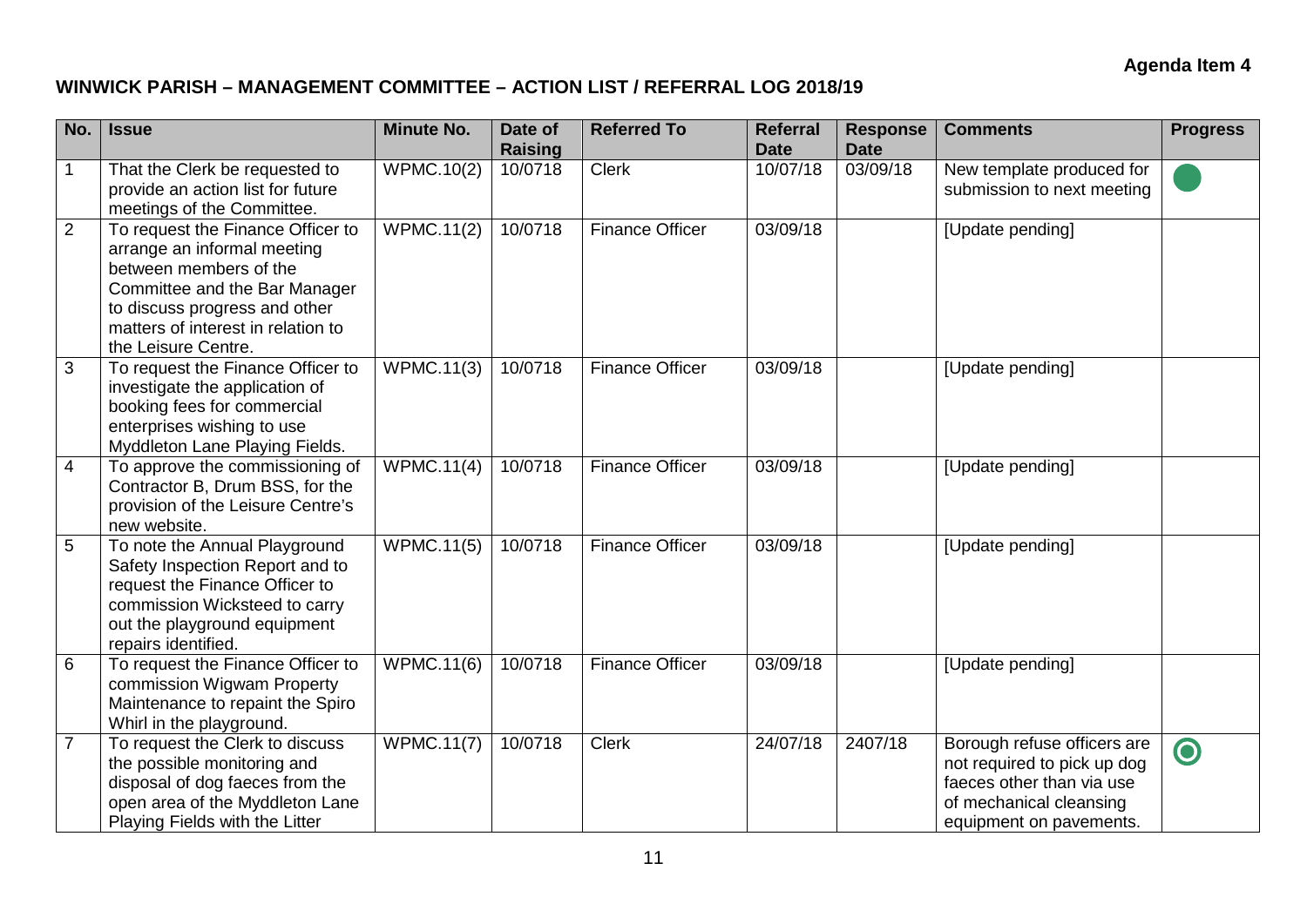|   |                                                                                                                                             |                   |         |              |          |          | <b>Agenda Item 4</b>                                                                                                                                                                                                                                                                                                                                  |
|---|---------------------------------------------------------------------------------------------------------------------------------------------|-------------------|---------|--------------|----------|----------|-------------------------------------------------------------------------------------------------------------------------------------------------------------------------------------------------------------------------------------------------------------------------------------------------------------------------------------------------------|
|   | Picker.                                                                                                                                     |                   |         |              |          |          | Further advice is being<br>sought from the Borough<br>Council's Investigations<br>and Enforcement Manager<br>about prevention.<br>However, the Parish<br>Council can require is own<br>litter picker to carry out any<br>reasonable duties subject<br>to consultation with the<br>affected employee, training<br>and any health and safety<br>issues. |
| 8 | To request the Clerk, Finance<br>Officer and Bar Manager to carry<br>out the actions set out in the<br>confidential minute to this section. | <b>WPMC.13(3)</b> | 10/0718 | <b>Clerk</b> | 03/09/18 | 03/09/18 | $\bullet$ WPMC.13(4)<br><b>WPMC.13(5)</b><br>$\bullet$<br><b>WPMC.13(6)</b><br>$\bullet$                                                                                                                                                                                                                                                              |

**Progress Legend** Complete – Immediate review programmed **ISSUES** Issues (exception)

 $\bullet$  Progressing to target  $\bullet$  Early progress / just started  $\bullet$  Not started (lower priority)

Version 7.0- (Draft) – 03/09/18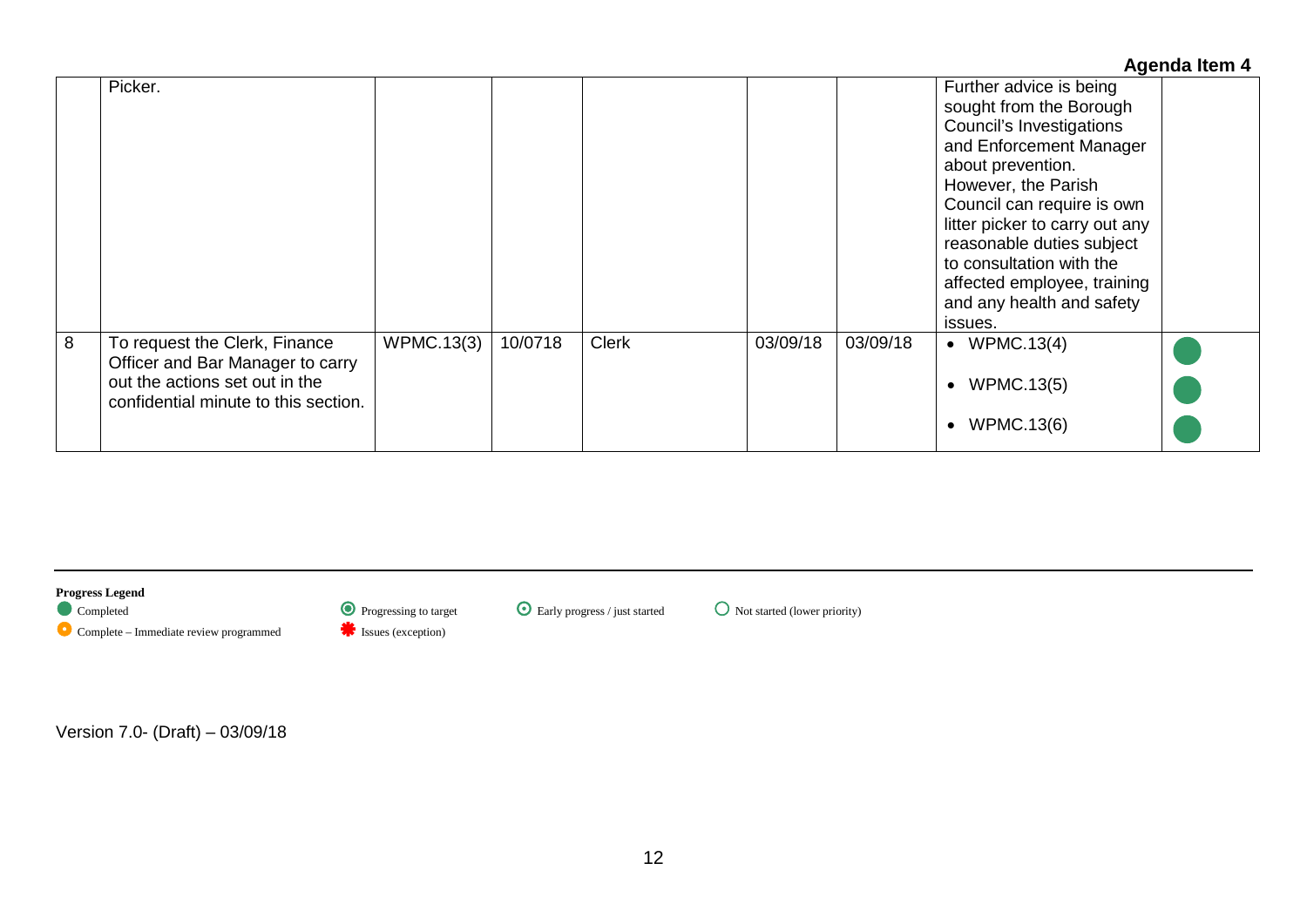#### Winwick Parish Council

#### Leisure Centre Performance Report

#### 5<sup>th</sup> August 2018 (update report in lieu of meeting)

*1. Income information*

Key performance indicators.

Based on a budget of £10k income expected each month the bar takings for July ran £6.3k over target (£4.1k over breakeven) with the year to date running at £7.5k over target (£1.2k below in previous month). The bar is currently £1.3k under breakeven point for the year to date. Whilst August is generally a slow month figures to the  $5<sup>th</sup>$  of the month look set to carry us to at least the budget figure for the month on bar sales.



The cash takings for bar sales (excluding tea and coffee) are shown below, with a full breakdown of cash payments at the end of the report: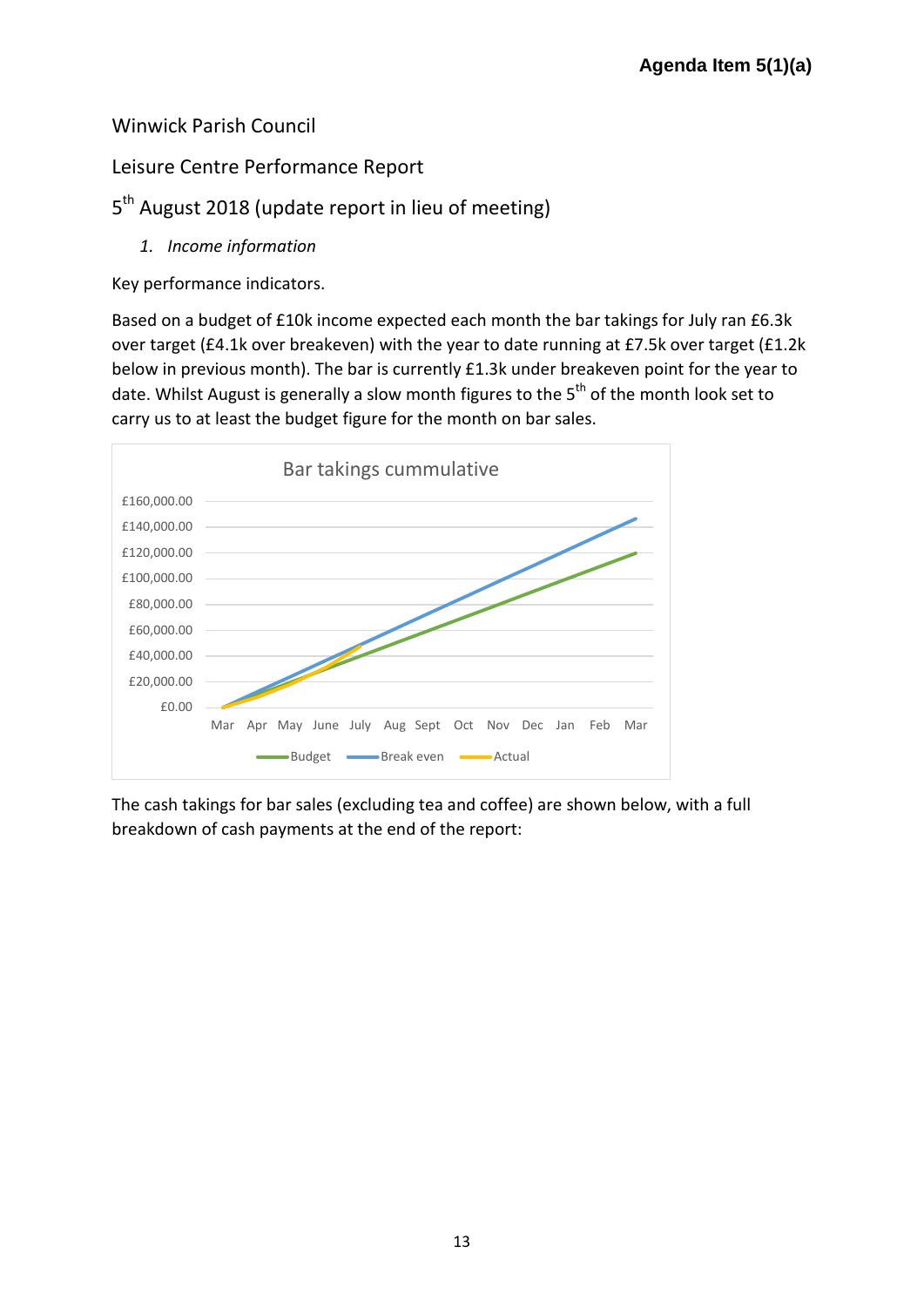| w/c       | Mon     | <b>Tues</b> | <b>Weds</b> | <b>Thurs</b> | Fri       | Sat       | <b>Sun</b> | <b>Total</b> |
|-----------|---------|-------------|-------------|--------------|-----------|-----------|------------|--------------|
| 26-Mar    |         |             |             |              |           |           | £1,187.96  | £1,187.96    |
| 02-Apr    | £0.00   | £172.81     | £206.50     | £181.65      | £0.00     | £242.42   | £369.28    | £1,172.66    |
| 09-Apr    | £77.83  | £479.18     | £97.57      | £94.94       | £229.30   | £535.08   | £453.24    | £1,967.14    |
| 16-Apr    | £93.89  | £114.64     | £165.25     | £137.75      | £258.35   | £1,100.53 | £492.25    | £2,362.66    |
| 23-Apr    | £57.62  | £325.30     | £150.44     | £190.06      | £156.41   | £154.71   | £257.58    | £1,292.12    |
| 30-Apr    | £78.04  | £220.80     | £255.07     | £154.17      | £186.01   | £474.44   | £548.40    | £1,916.93    |
| 07-May    | £280.05 | £197.25     | £123.18     | £133.94      | £307.90   | £890.52   | £211.91    | £2,144.75    |
| 14-May    | £124.84 | £203.88     | £90.28      | £146.71      | £244.12   | £1,142.81 | £394.19    | £2,346.83    |
| 21-May    | £187.32 | £214.42     | £112.63     | £249.18      | £773.11   | £897.46   | £617.41    | £3,051.53    |
| 28-May    | £287.63 | £215.97     | £132.99     | £205.19      | £292.42   | £265.82   | £288.94    | £1,688.96    |
| 04-Jun    | £161.04 | £303.80     | £220.75     | £259.83      | £784.87   | £267.09   | £560.84    | £2,558.22    |
| $11$ -Jun | £156.46 | £180.40     | £226.35     | £214.70      | £197.76   | £922.89   | £156.90    | £2,055.46    |
| 18-Jun    | £351.88 | £237.89     | £124.57     | £225.81      | £1,290.25 | £1,288.63 | £921.77    | £4,440.80    |
| 25-Jun    | £146.85 | £272.17     | £384.77     | £373.16      | £925.87   | £324.43   | £476.27    | £2,903.52    |
| 02-Jul    | £341.67 | £661.64     | £167.64     | £342.03      | £749.05   | £1,832.28 | £308.10    | £4,402.41    |
| 09-Jul    | £128.95 | £177.24     | £1,220.03   | £232.17      | £566.20   | £2,098.39 | £318.41    | £4,741.39    |
| $16$ -Jul | £92.45  | £250.68     | £206.60     | £468.24      | £332.44   | £2,372.31 | £230.43    | £3,953.15    |
| 23-Jul    | £69.93  | £253.37     | £309.94     | £218.66      | £361.24   | £550.52   | £206.82    | £1,970.48    |
| 30-Jul    | £148.21 | £236.98     |             |              |           |           |            | £385.19      |

These figures show strong cash flow Saturday and Sunday, with strong nights when an event/ sports are on (Tuesday and Friday) although work is still ongoing to bring people in to improve cash flow on the other nights of the week.

With regards to the coffee mornings, as previously reported to break even we need to sell 6 cups/ day. The following monthly breakdown shows the improvement in tea/coffee sales following the installation of the new machine:

|            | <b>Cups</b><br>sold<br>total | <b>Cups</b><br>sold per<br>day | <b>Income</b> |
|------------|------------------------------|--------------------------------|---------------|
| Apr        | 67                           | 2.2                            | 72.46         |
| May        | 126                          | 4.1                            | 137.67        |
| June       | 294                          | 9.8                            | 379.09        |
| July       | 342                          | 11.0                           | 412.25        |
| Aug        |                              | 0                              |               |
| Sept       |                              | 0                              |               |
| Oct        |                              | 0                              |               |
| Nov        |                              | 0                              |               |
| <b>Dec</b> |                              | 0                              |               |
| Jan        |                              | 0                              |               |
| Feb        |                              | 0                              |               |
| Mar        |                              | ი                              |               |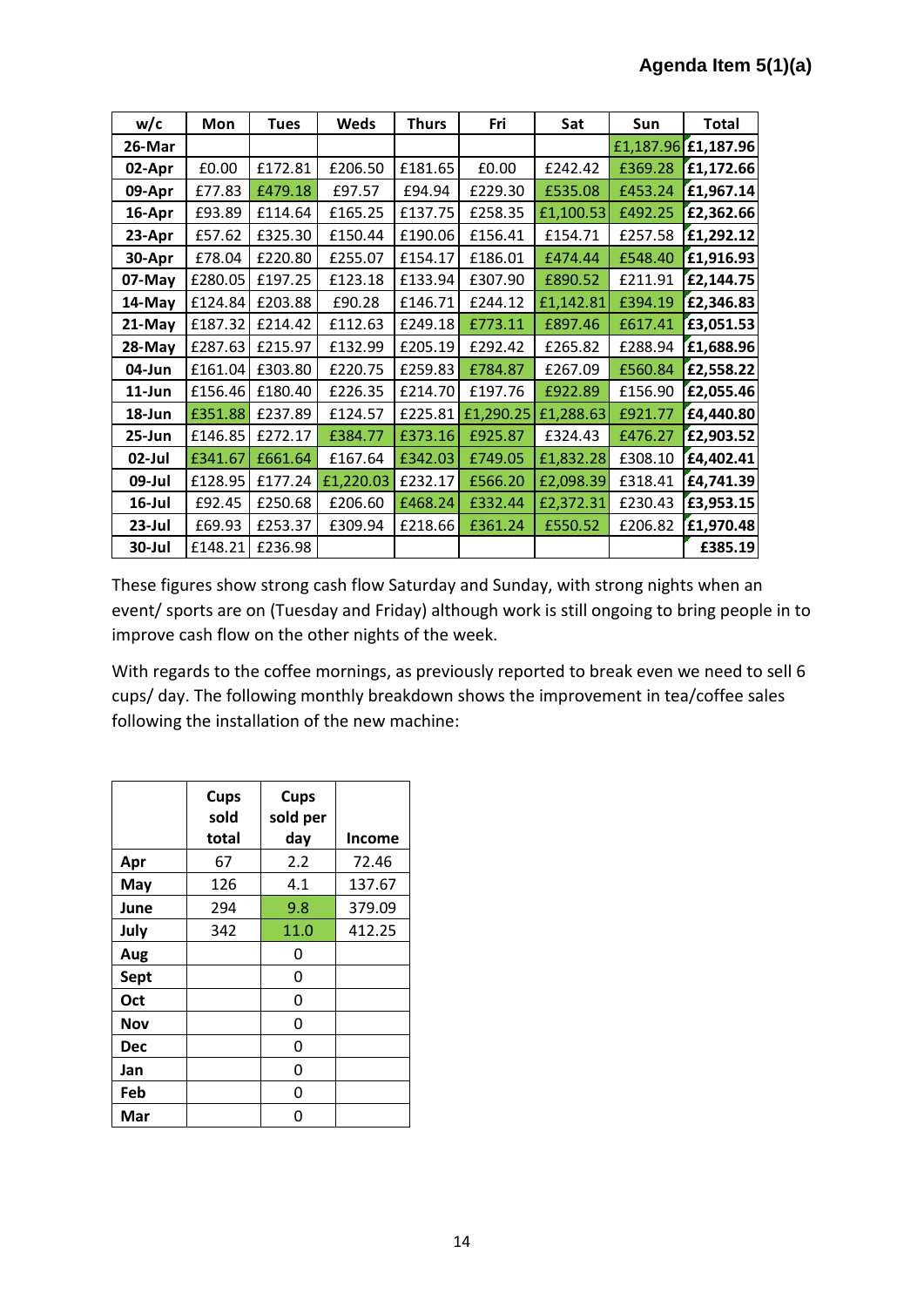Room lettings ran £0.5k over budget for July (£1.2k over breakeven) and is running under budget by approx. £1.4k (£1.9k previously, and currently 1.4k over the breakeven point). We are currently looking at optimising the use of the rooms at the centre and we will need a strong marketing strategy and to ensure that the website is updated and effective.



*2. Payments made*

The following is a formal record of payments made to  $6<sup>th</sup>$  August:

Direct debits:

30/07

WBC rates – 770.00

Extra Energy – 764.09

01/08

BNP lease – 223.60

Bank payments:

30/07

KC Kitchen – 614.50

Service care – 1,651.08

Wigan Beer – 2,247.12

Wigwam – 62

Drum BSS – 26.40

BOC – 155.40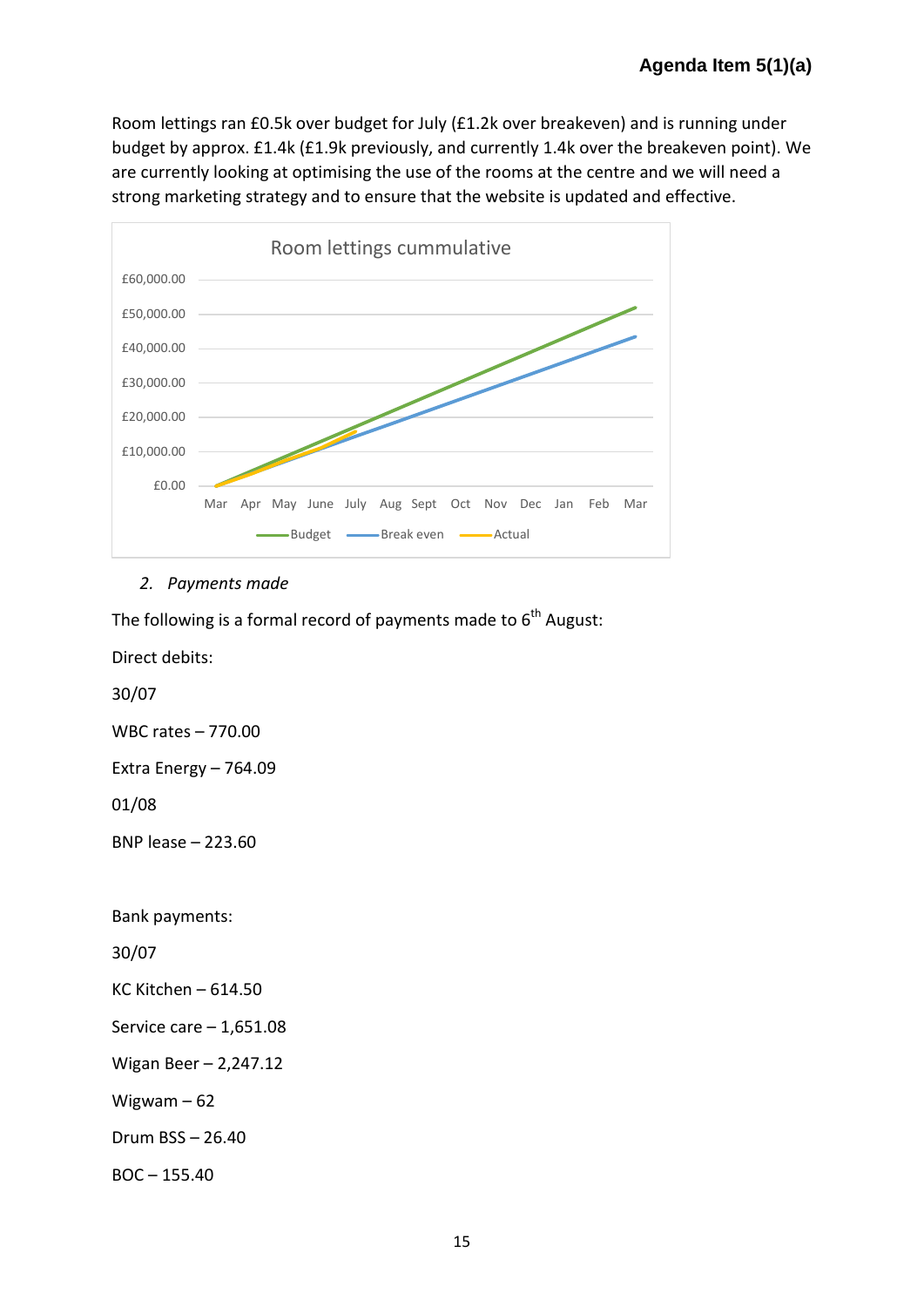06/08

HMRC – 1,698.46 – PAYE

DWP – 120.20

Bliss – 3,428.29

 $BOC - 140.40$ 

*3. Weekly room information*

The electronic booking system is now being updated and a tablet will need to be purchased to replace the paper day book. Specification has been received and purchase will be made shortly.

*4. Quotes*

None to report

- *5. Items from previous agenda and progress*
- Content and layout meeting scheduled with web designer  $10^{th}$  August
- Full staff and council meeting re: rebranding scheduled for  $11<sup>th</sup>$  August at 10am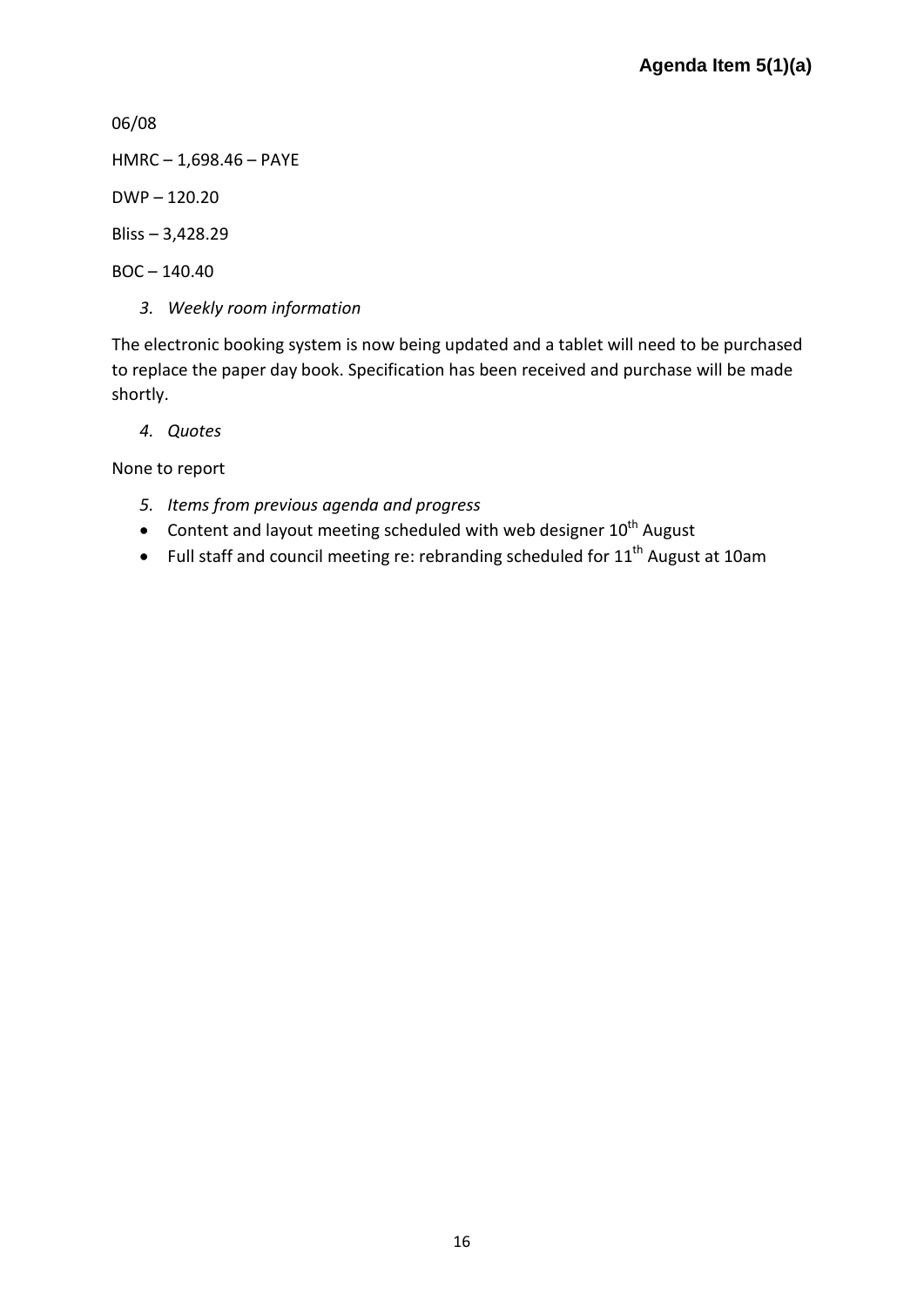#### **Rebranding of the Leisure Centre and Logos**

A meeting with staff was held on 11 August to discuss the possible rebranding of Winwick Leisure Centre. The preferred name for the centre would be Winwick Community and Business Centre.

A number of draft logos, produced by Drum BSS, were considered by staff for the rebrand and are attached. On balance the staff preferred the blue/red faded logo (fourth on the first page).

#### Decision Required

Members are invited to consider the whether they wish to pursue the rebranding proposals and to make any recommendations to Council about the future name of the centre and a bespoke logo.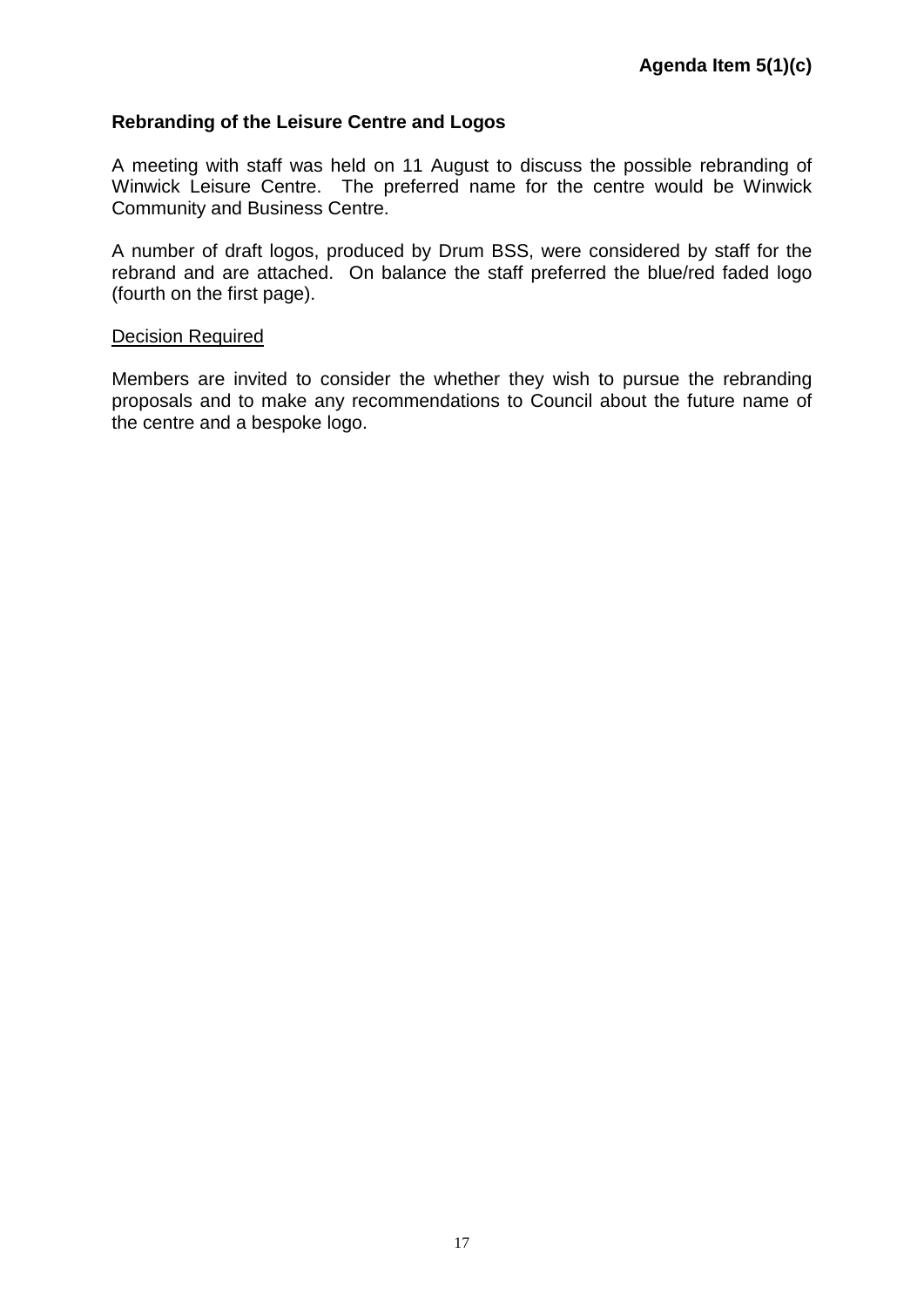The roundel contains two figures which form the shape of a 'W' for Winwick, and represent both 'community' and 'business'

Shown in the requested three colours and also gradients, or blends of the colours.



**Winwick Community Winwick Community & Business Centre**



## **& Business Centre**



**Winwick Community Winwick Community & Business Centre**



**& Business Centre**



**Winwick Community Winwick Community & Business Centre**



**& Business Centre**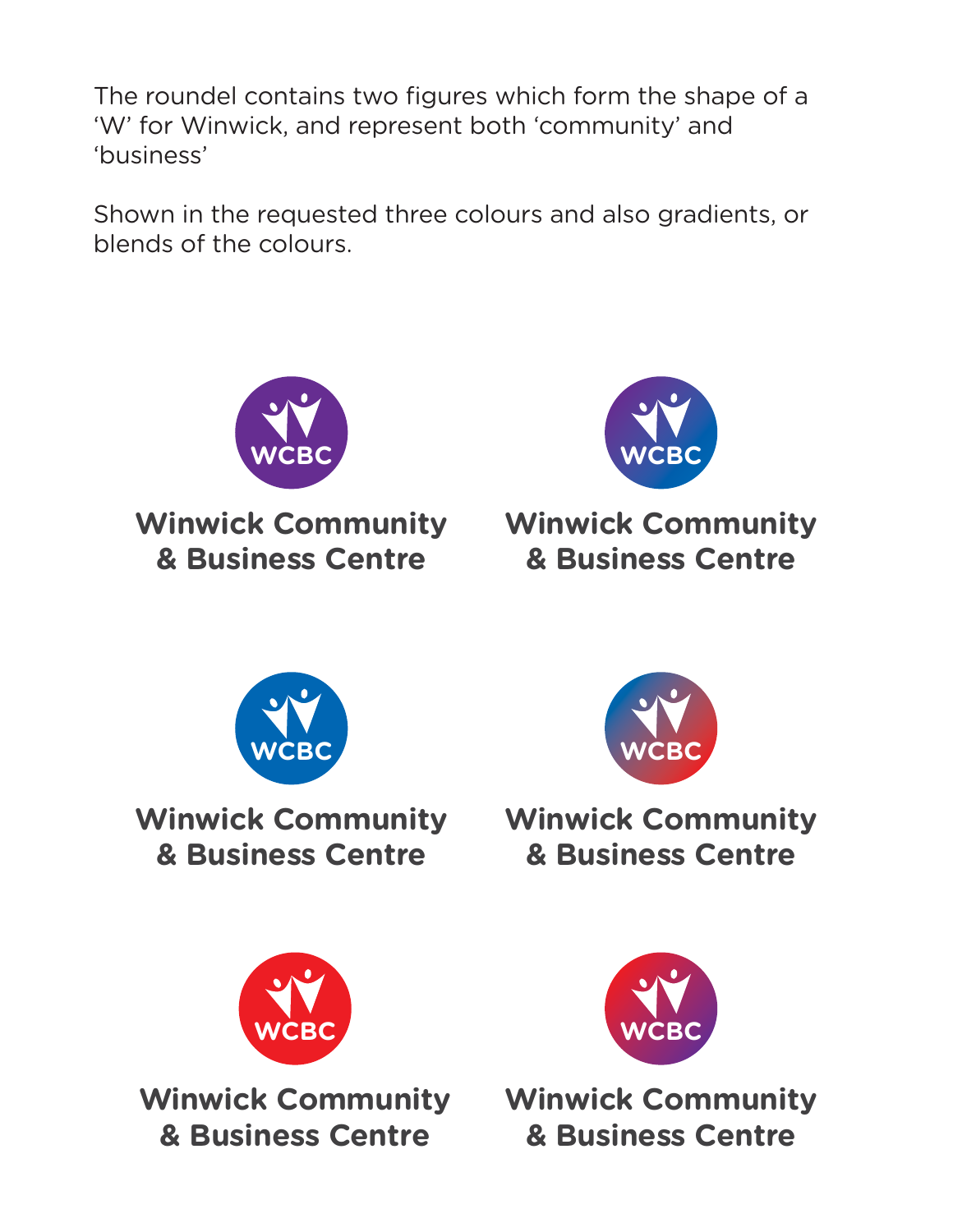





### Winwick Community & Business Centre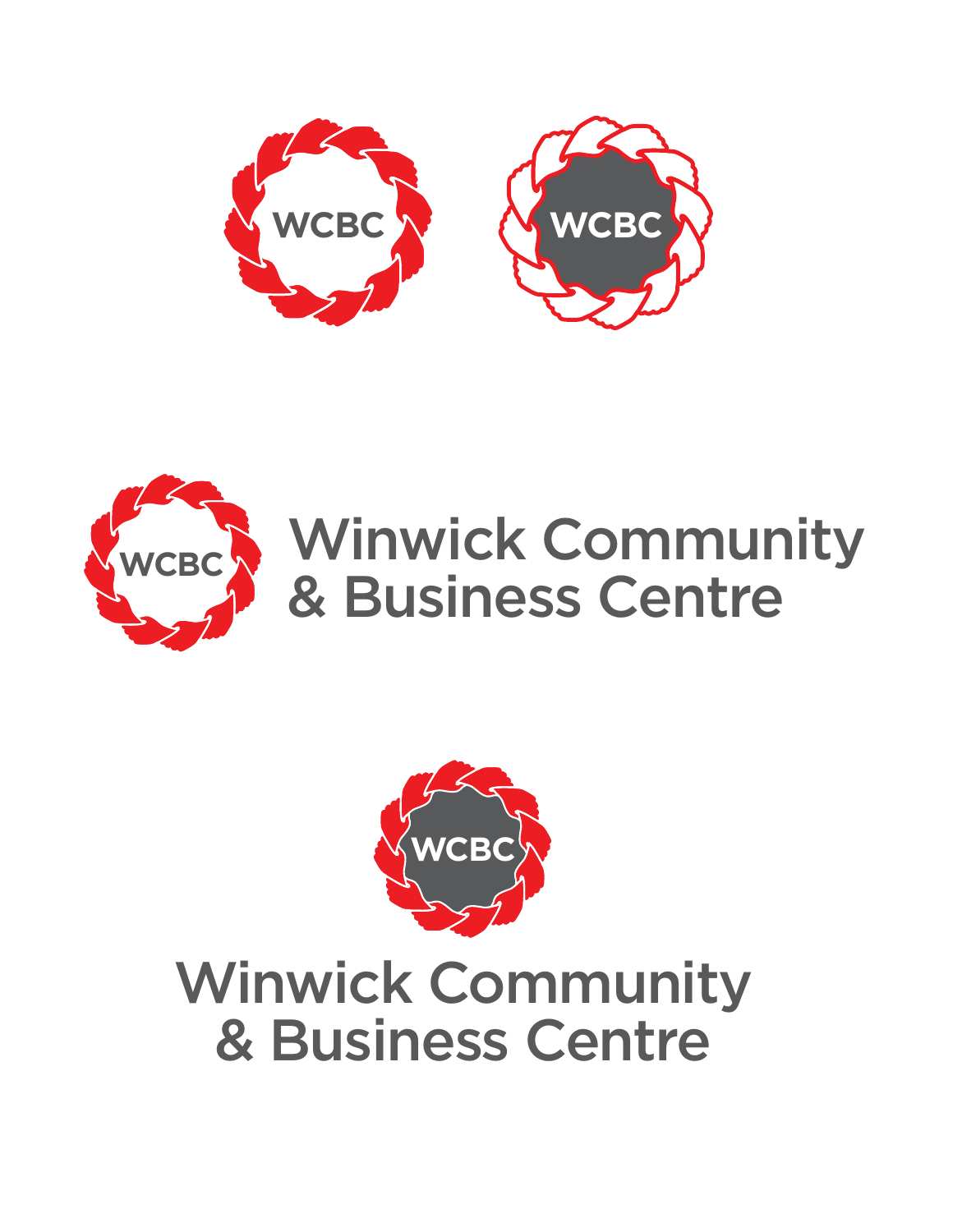

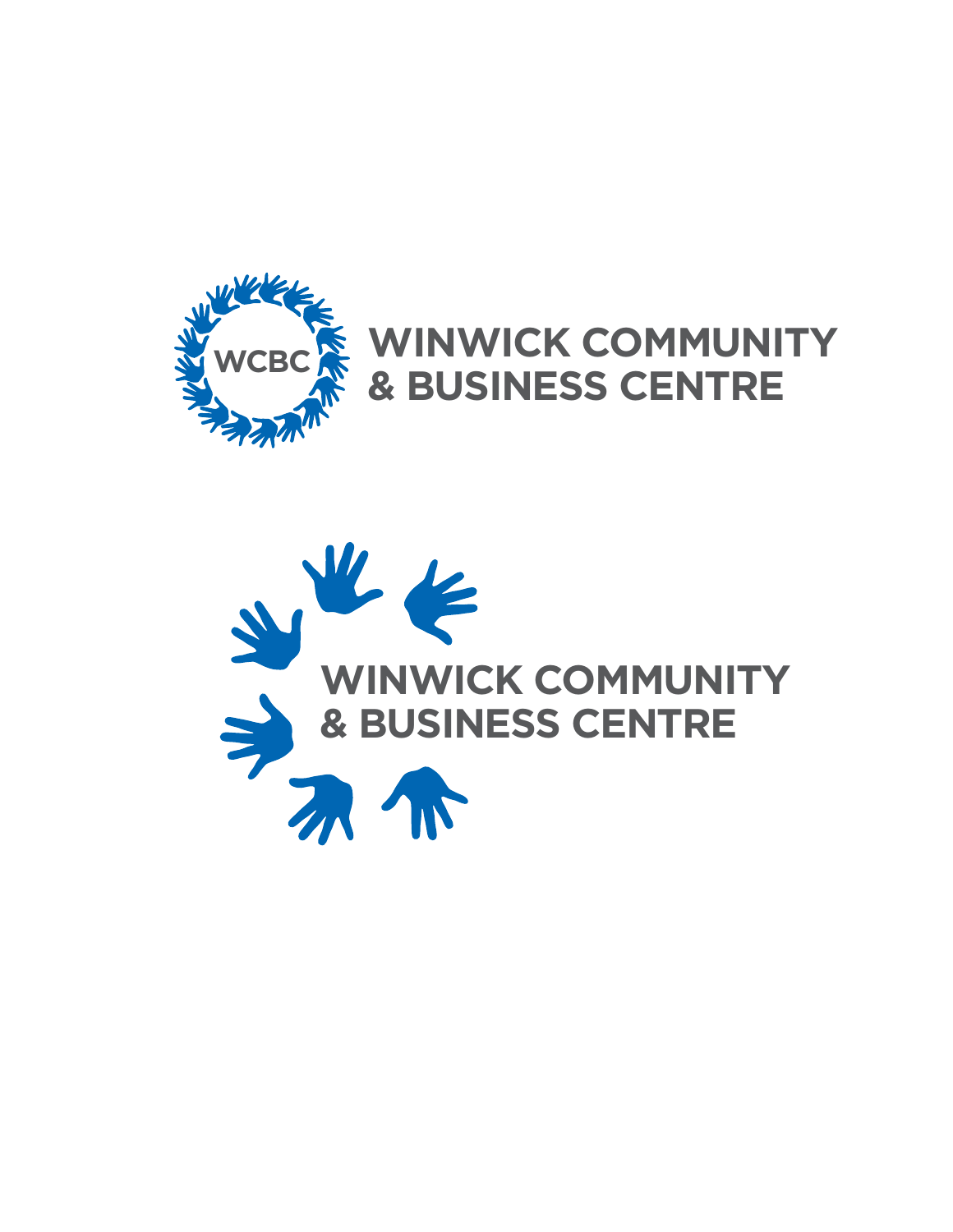#### **Trees around the Boundary of the Leisure Centre Main Car Park**

An enquiry has been submitted by residents of an address on Rectory Close, which adjoins the Leisure Centre's main car park in connection with the trees on the bottom right as you look at the car park from the Leisure Centre building.

Essentially the trees overlook the garden of the residents' property and they are asking if the trees could be cut back or removed as they block out the light.

They have also expressed alarm and concern about some of the planned activities, such as car boot sales. The Chairman has asked the Bar Manager to make contact with them to listen to their concerns.

Members are reminded that requests for the removal of or cutting back of trees have been lodged from time to time by residents who adjoin the Leisure Centre site, including the Playing Fields. The Council has previously engaged a contractor to survey all trees on the site to ensure that they remain safe. Remedial action has then been carried out as and when necessary. The Council also recently arranged for the removal of some trees adjacent to a property by the entrance road where the tress were starting to cause damage to the resident's garden fence.

Under the law, overhanging branches may be removed by the owner of any property over which the braches hang, but should be offered back to the owner of the trees. The high hedges legislation does not cover single or deciduous trees or shrubs.

#### Decision Required

The Committee is invited to consider if it wished to take any action in connection with the trees adjacent to the property on Rectory Close.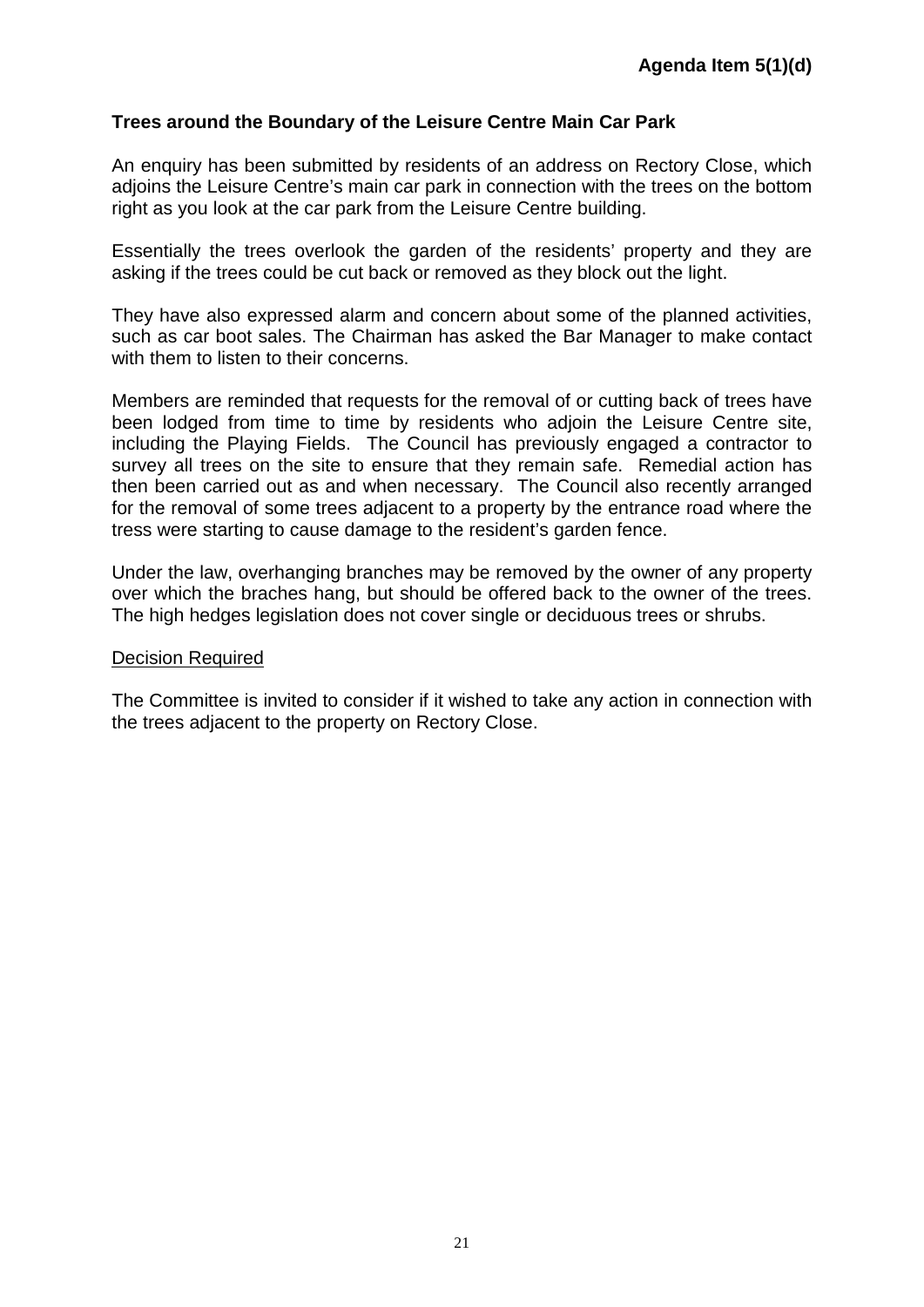#### **Winwick Athletic Football Club - Referral from Council**

At the Council meeting on 24 July 2018, it was reported that a request had been received from Winwick Athletic Football Club for a reduction in their annual booking fees. The treasurer had recently left the club and it had become difficult for them to the collect subscriptions for the forthcoming year.

#### The Council agreed:

To refer the request by Winwick Athletic Football Club for a reduction in the annual fee for the use of the playing fields to the Management Committee for a decision, following consideration of any savings available through the mowing contract due to the dry summer weather.

#### Decision Required

The Committee is asked to consider whether or not it wishes to agree to a reduction in the annual fee for pitch bookings in respect of Winwick Athletic Football Club.